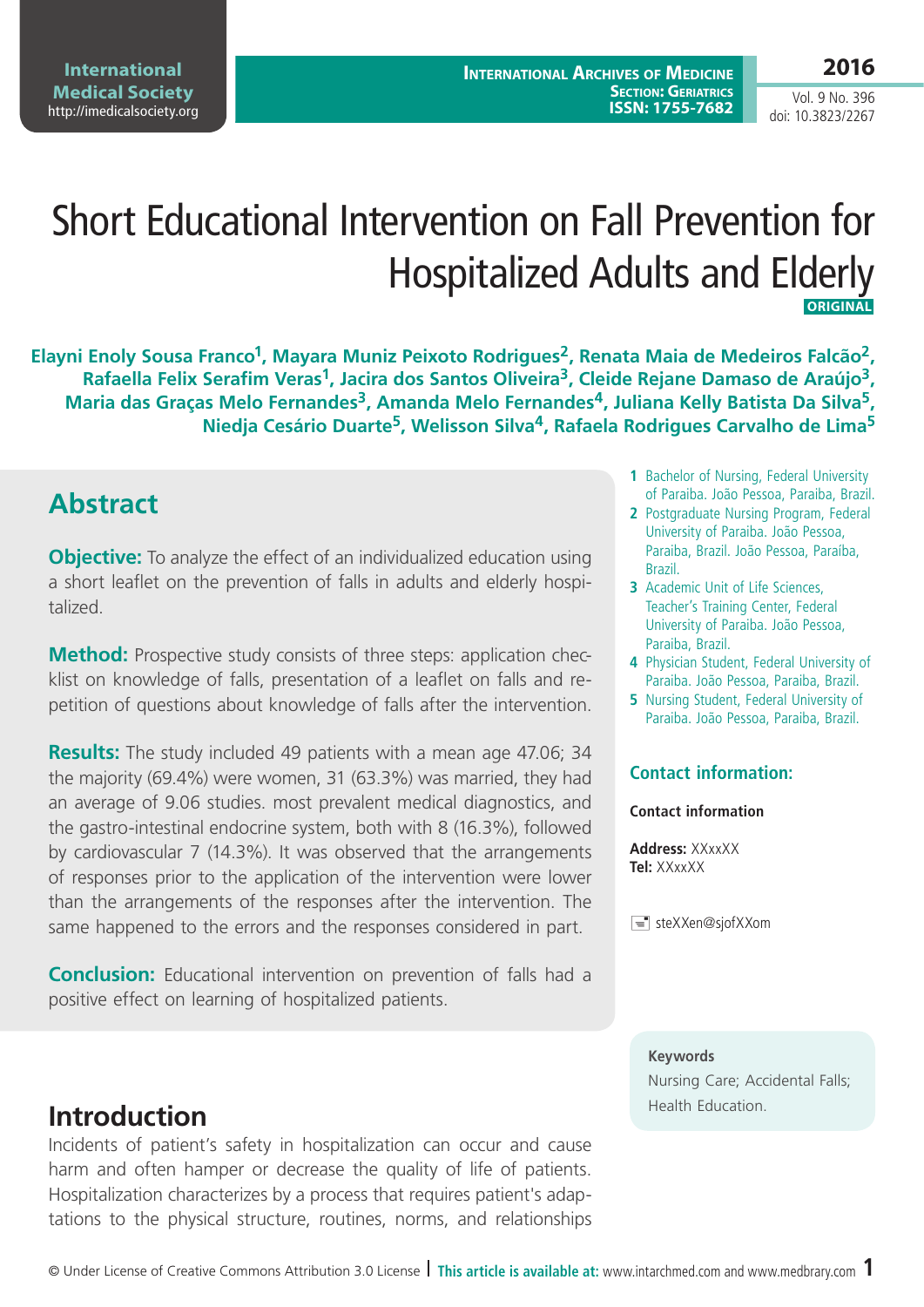**2016**

Vol. 9 No. 396 doi: 10.3823/2267

with other people. As a result of accidents at a hospital environment, the patient may suffer physical, psychological and/or financial impact, besides increasing the hospitalization time, hospital costs or even cause irreversible damage [1].

In this sense, the World Health Organization (WHO), when listing patient's safety quality indicators, included falls as an avoidable important marker through preventive actions. Falls are responsible for two out of five events related to patient care, considered the second cause of death by accident worldwide, thus, being a concern as an indicator of health quality [2, 3].

The falls event was defined as an unintentional displacement of the body to a level lower than the initial position, caused by multifactorial circumstances, resulting in damage or not. The multifactorial etiology results from the interaction of intrinsic factors (individual problems), extrinsic (environmental problems) and behavioral (degree of risk exposure). The knowledge of those risk factors is fundamental to execute prevention actions effectively [3].

In a study carried out in São Paulo/SP, 67 events related to the fall at hospitalization units were registered, an average of 11.1 per month. Considering 32,833 patients per day, the incidence of this event was 2.04/1,000 patients [4]. Another study carried out in the center-west of Brazil revealed the prevalence of falls in 70% of the occurrences at the hospital environment. In a study carried out in Italy, the incidence was 7.5/1,000 patients [5].

The hospital environment is hostile, impersonal and not free from iatrogenies, so professionals must be vigilant regarding situations that may cause such event. A multicenter study in Australia found that the nurse was not present in two-thirds of the falls and that they used to occur when the patient tried to perform activity without supervision [6].

In a study conducted in the United States of America, falls were significantly reduced when using a combination of strategy that included education and training of all hospital staff, communication with patients and family/caregiver, identification of risk of falls by means of a valid instrument, use of hourly supervision with checklist and hiring of caregivers [7].

The effective patient's education is a continuing goal in health care and the focus of interventions performed by professionals at any level of health care. The educational technologies for Nursing care are an excellent pedagogical means, since educational materials and dynamic activity can be applied in several scenarios. The main types of educational technologies are interview, videos and booklets [7].

In a study conducted in Alberta, Canada, which used an educational pamphlet, all participants found the material acceptable and improved their understanding of the subject. That research concluded that reading in health is fundamental for the patient's engagement and the potential for better health outcomes [8].

Given the exposed, one believes it is essential to develop education strategies for hospitalized patients on falls prevention so that they can actively participate in the recognition of existing risks and prevention of that event.

Thus, the present study aims to analyze the effect of a short-term individualized education using an information leaflet on fall prevention in hospitalized adults and elderly people.

## **Method**

This is a prospective study carried out in the units of medical, surgical and infectious and parasitic disease clinics of a University Hospital, located in João Pessoa (PB). The population consisted of all adults and elderly people hospitalized in the units of the mentioned hospital. The sample was defined by accessibility using the following inclusion criteria: hospitalized patients aged 18 years or more, able to read, without visual and/or hearing difficulties and with at least 24 hours of hospitalization. The exclusion criteria were individuals with impaired cognition and with semi-intensive and intensive care.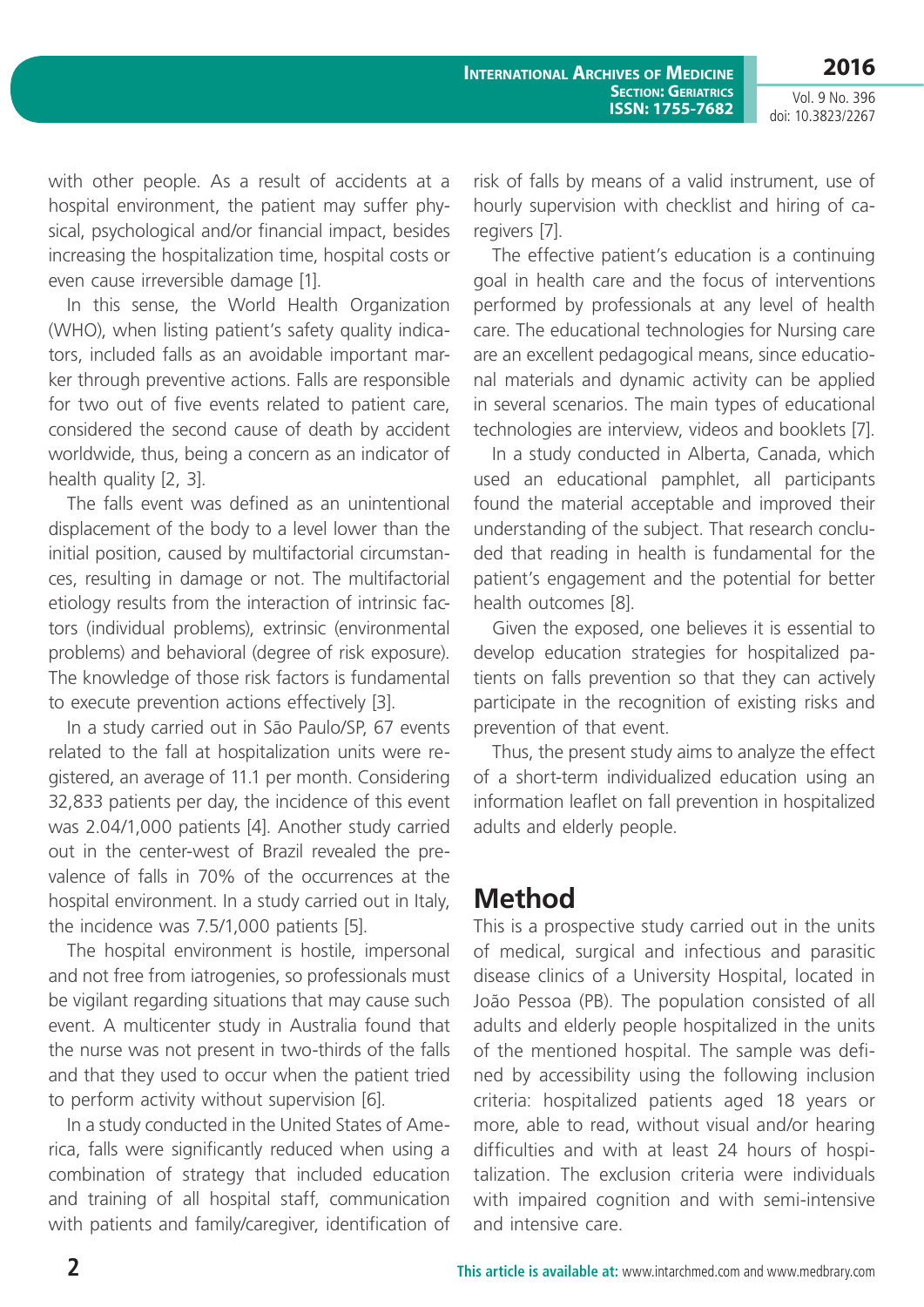The collection took place in three stages: 1. Application of an instrument with objective questions that contemplated sociodemographic and clinical data and a checklist to evaluate the patient's knowledge about falls, addressing the definition of falls, risk factors for falls, prevention and attitudes in case the event occurs; 2. Presentation of an informative and illustrative leaflet, previously submitted for validation of the appearance, which contained information about falls; 3. Reapplication of the initial instrument 24 hours after the educational intervention with the selected sample.

The collected data were typed and stored in a database in an electronic spreadsheet, structured in Microsoft Office Excel – 2010 for Windows, and later transferred to the statistical program Statistical Package for Social Sciences (SPSS), version 20.0, for the data processing.

For the analysis of the results, descriptive statistics with the respective absolute and relative frequencies was used by means of tables and figures, discussed according to the pertinent literature.

The research followed the recommendations of Resolution 466/20129 concerning the standardization of researches on human beings, as well as respecting the responsibilities and duties contained in Chapter III of the Resolution of the Federal Nursing Council (COFEN) [10] 311/2007 contemplated in Article 89 To 102. The Research Ethics Committee/Federal University of Paraíba authorized the research under opinion No. 1,441,527.

### **Results**

The study included 49 patients hospitalized in the medical, surgical, infectious, and parasitic clinic units of a university hospital in the city of João Pessoa, Paraíba.

**Table 1** shows the sociodemographic and economic data of the participants.

In relation to age, 12 (24.5%) individuals were from 40 to 49 years, followed by ten (20.4%) between 60 and 69 years, with a mean of 47.06 years

© Under License of Creative Commons Attribution 3.0 License **3**

**Table 1.** Sociodemographic and economic distribution of the research participants (n=49). João Pessoa, 2016.

| <b>Variables</b>                                                      | N              | %     |
|-----------------------------------------------------------------------|----------------|-------|
| Gender                                                                |                |       |
| Female                                                                | 34             | 69.4  |
| Male                                                                  | 15             | 30.6  |
| <b>Marital Status</b>                                                 |                |       |
| Single                                                                | 11             | 22.47 |
| Married                                                               | 31             | 63.3  |
| Separated/Divorced                                                    | 2              | 4.1   |
| Widow(er)                                                             | $\overline{4}$ | 8.2   |
| Did not answer                                                        | 1              | 2.0   |
| <b>Family Arrangement</b>                                             |                |       |
| Alone                                                                 | 1              | 2.0   |
| Only with spouse                                                      | 5              | 10.2  |
| Spouse and children/grandchildren                                     | 23             | 46.9  |
| Spouse, children, son-in-law/daughter-in-<br>law and/or grandchildren | 3              | 6.1   |
| Only with children/grandchildren                                      | $\mathcal{Q}$  | 18.4  |
| Others                                                                | 6              | 12.2  |
| Did not answer                                                        | $\overline{2}$ | 4.1   |
| Age Group                                                             |                |       |
| 18 - 19 years                                                         | $\overline{2}$ | 4.1   |
| 20 - 29 years                                                         | 8              | 16.3  |
| 30 - 39 years                                                         | 7              | 14.3  |
| 40 - 49 years                                                         | 12             | 24.5  |
| 50 - 59 years                                                         | 6              | 12.2  |
| 60 - 69 years                                                         | 10             | 20.4  |
| 70 or more                                                            | 4              | 8.2   |
| Monthly Personal Income                                               |                |       |
| No income                                                             | 1              | 2.0   |
| Less than 1 minimum wage                                              | 3              | 6.1   |
| 1 to 2 minimum wage                                                   | 36             | 73.5  |
| 2 to 3 minimum wage                                                   | 3              | 6.1   |
| 3 or more                                                             | 3              | 6.1   |
| Did not answer                                                        | 3              | 6.1   |
| <b>Income Source</b>                                                  |                |       |
| Retirement                                                            | 14             | 28.6  |
| Pension                                                               | 3              | 6.1   |
| Own work                                                              | 19             | 38.8  |
| Others                                                                | 10             | 20.4  |
| Did not answer                                                        | 3              | 6.1   |
| Total per variable                                                    | 49             | 100   |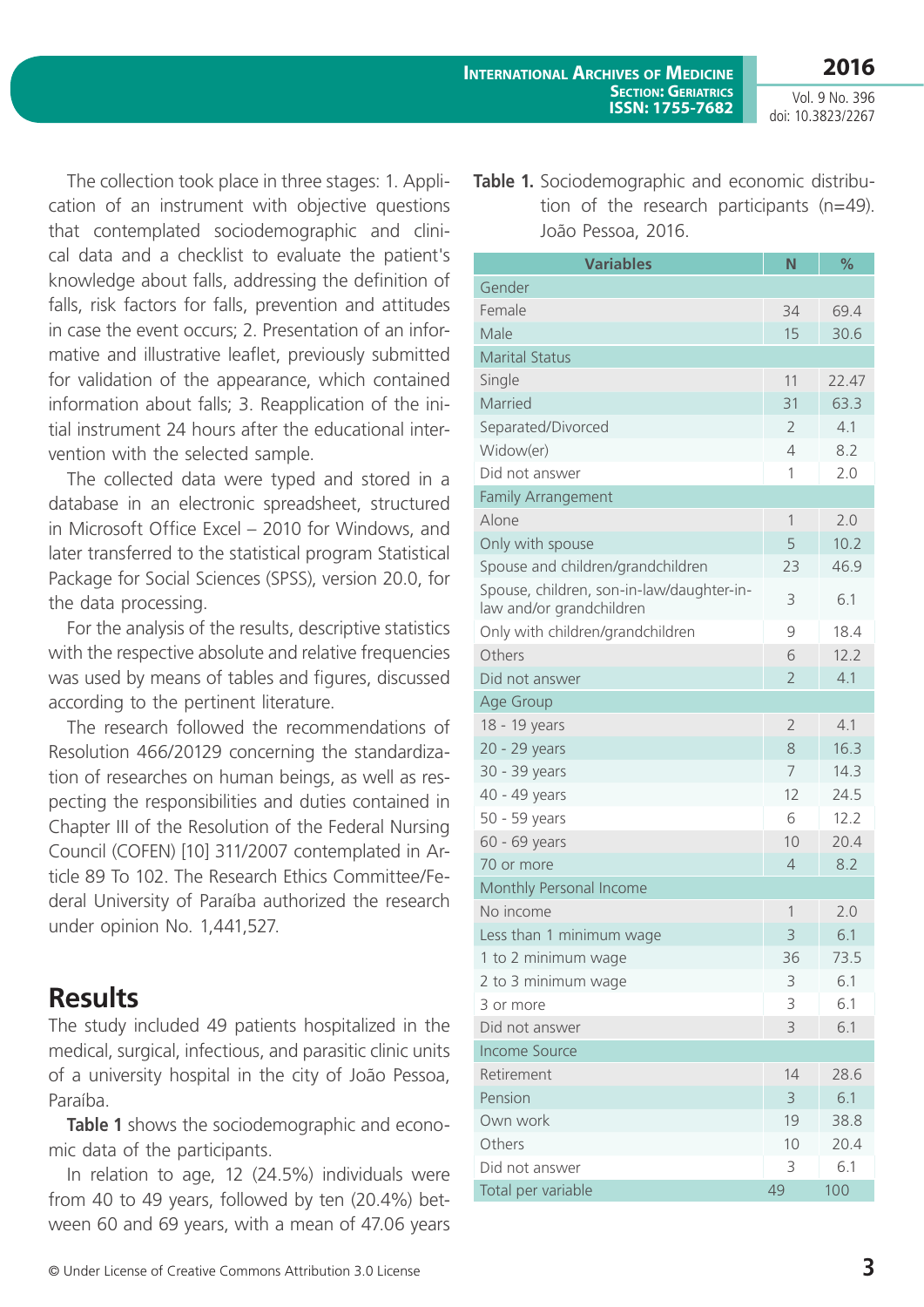for the selected sample, with a minimum of 18 and a maximum of 80 years.

The majority were women 34 (69.4%), married 31 (63.3%), lived with spouse and children/grandchildren 23 (46.9%), with monthly personal income that comprised from one to two minimum wages 36 (73.5%) and the main sources of income were self-employment 19 (38.8%), and retirement 14  $(28.6\%)$ .

Regarding education, the participants reported having one to 17 years of education, averaging 9.06 years; only one participant did not answer the question, and the majority 48 (98.0%) said they attended school.

Regarding religion, the majority reported being Catholic, with 29 (59.2%) individuals, followed by 11 (22.4%) evangelicals.

Regarding the profession, 13 (26.5%) participants did not answer the question, 12 (24.5%) were retired, and ten (20.4%) were autonomous. Regarding the occupation, 34 (69.4%) did not respond it, and nine (18.4%) performed domestic activities.

The patients' medical diagnoses were classified according to the body's systems, the gastrointestinal and endocrine systems were the most affected, both with eight (16.3%) participants, followed by the cardiovascular system with seven (14.3%) related diagnoses.

**Figure 1** shows self-reported personal and family morbidities. Regarding personal morbidities, the main ones were systemic arterial hypertension (SAH), with 19 (38.8%) references, as well as pain 19 (38.8%), followed by diabetes mellitus (DM) with 15 (30.6%) individuals; among family morbidities, the main ones were systemic arterial hypertension (SAH), reported by 30 (61.2%) individuals, diabetes mellitus (DM), by 23 (46.9%) and cerebrovascular accident (CVA), with 18 (36.7%) references.

Regarding the use of medications, 22 (44.9%) participants reported using antihypertensive; nine (18.4%) used tranquilizers and sedatives; eight (16.3%), diuretics, followed by four (8.2%), with antidepressants.

Regarding the number of medications per individual, 17 people did not use any medication and, among those who used it, 16 (32.7%) people took two medications, 12 (24.5%), only one medication



**Table 2.** Distribution of the answers before and after the educational intervention regarding falls and how to prevent them at the hospital environment (n=49). João Pessoa, 2016.

| <b>Items</b>                                                                                                              |        |        | Right Answers Wrong Answers |          | Partial       |          |  |  |
|---------------------------------------------------------------------------------------------------------------------------|--------|--------|-----------------------------|----------|---------------|----------|--|--|
|                                                                                                                           | Before | After* | Before                      | After*   | Before After* |          |  |  |
| How do you define falls?                                                                                                  |        | 24     | 10                          | 3        | 37            | 15       |  |  |
| Can you mention at least one risk factor for falls?                                                                       | 29     | 42     | 8                           | $\Omega$ | 12            | $\Omega$ |  |  |
| How can you participate in the prevention of falls in this hospital<br>environment?                                       | 28     | 37     |                             |          | 14            | 3        |  |  |
| Do you know what to do in case of falls?                                                                                  | 14     | 33     |                             |          | 28            |          |  |  |
| Did not answer                                                                                                            | 3      | 3.     | ₹                           | 3        | ₹             | 3        |  |  |
| * Seven patients were discharged after the educational intervention without responding to the post-intervention test, but |        |        |                             |          |               |          |  |  |

\* Seven patients were discharged after the educational intervention without responding to the post-intervention test, but this data did not invalidate the obtained results.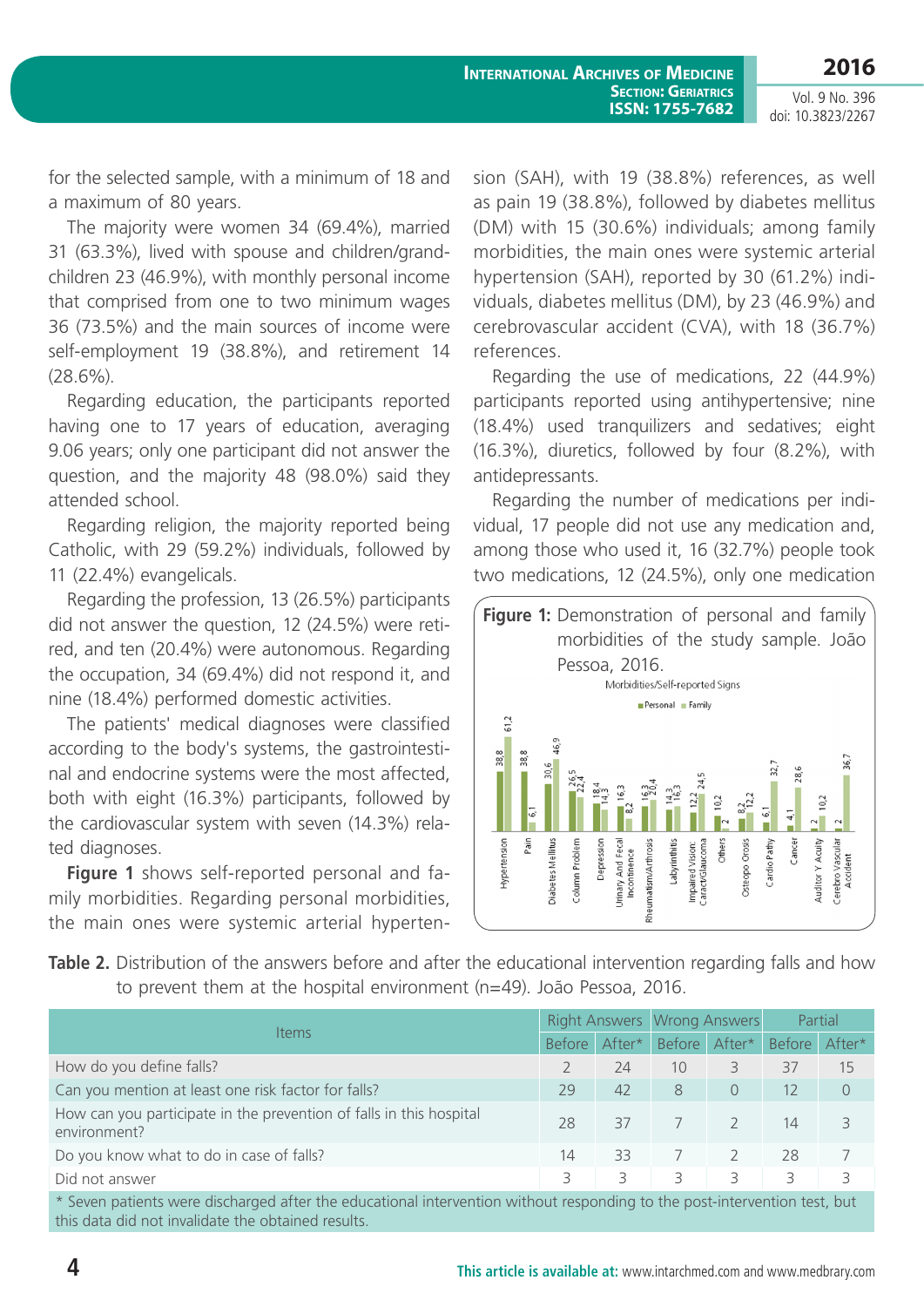and four (8.2%) participants used three medications, setting an average of 1.14 medications per person.

**Table 2** shows the responses of the participants before and after the educational intervention.

One observed that the correct responses before the application of the leaflet were smaller. Likewise, errors and partial responses diminished after the educational intervention.

### **Discussion**

In the hospital context, falls are very common; therefore, there is need for an educational intervention with visual and oral resources to reduce their incidence at that environment [7].

Concerning the sociodemographic data, most participants were women 34 (69.4%). In a study conducted by Laus et al. [11], there was a greater number of reports regarding falls in women (55.6%) during hospitalization in medical, surgical and infectious-parasitic clinics of a hospital located in the state of São Paulo.

Regarding the age group, 12 (24.5%) patients were between 40 and 49 years old with a mean of 47.06 years. In a study on the risk of falls in hospitalized patients with ischemic heart disease in the northeast of the country, the results diverged, since the mean age was  $63.9 \ (\pm 12.5)$  years [12].

The average educational level of the participants was 9.06 years with a variation from one to 17 years of study. One noticed that the lower the education, the smaller the amount of information about the falls. A study carried out in São Paulo with 38 elderly people concluded that the educational level influences the spatial perception, considering that, when performing visual search tasks, individuals with low educational level need a longer time, make more mistakes and reach fewer targets in comparison to individuals with higher education [13]. Another study carried out in 59 cities in Rio Grande do Sul involving 6,751 elderly people identified that seniors with higher education presented a protection of 50% for the outcome when compared to those who were only literate [14].

Figure 1 demonstrates self-reported personal and family morbidities, highlighting the most prevalent personal morbidities - SAH, Pain and DM, and family - AH, DM and CVA.

In the study carried out by Albuquerque et al. [19] on the risk of falls, 88.4% of the sample had SAH, 46.5% DM, and 40.7% had both diseases simultaneously. According to the aforementioned author, SAH and DM isolated did not present a significant association with the risk of falls, but their consequences such as CVA and peripheral neuropathy are determinant for the occurrence of the event [11].

Studies have shown that individuals with DM are at risk for falls and their injuries, mainly due to the reduced vision, development of peripheral neuropathy, use of polypharmacy, dizziness, auditory disturbance, hypoglycemia due to misuse of medication, among others [15-16].

Regarding pain, 19 (38.8%) patients reported feeling some degree of pain. Pain is a risk factor for falls as confirmed in a study involving 1,413 elderly people in São Paulo, which showed that pain for more than two years increased the risk of falling by 39% compared to absence of pain. It also emphasized that pain that interfered moderately enough at work increased the chance of falling by 56% [17].

In this study, there was a predominance of 22 (44.9%) individuals who used antihypertensive drugs, which indicates a warning sign for falls. A study conducted with 321 patients at a public hospital in the state of São Paulo also associated the use of antihypertensive to the occurrence of falls, so that 30.7% of individuals who suffered falls were using that medication [11].

As for the number of used medications, there was a positive point among the interviewees, as there were no cases of polypharmacy, in which the individual uses five or more medications daily, increasing the appearance of adverse reactions to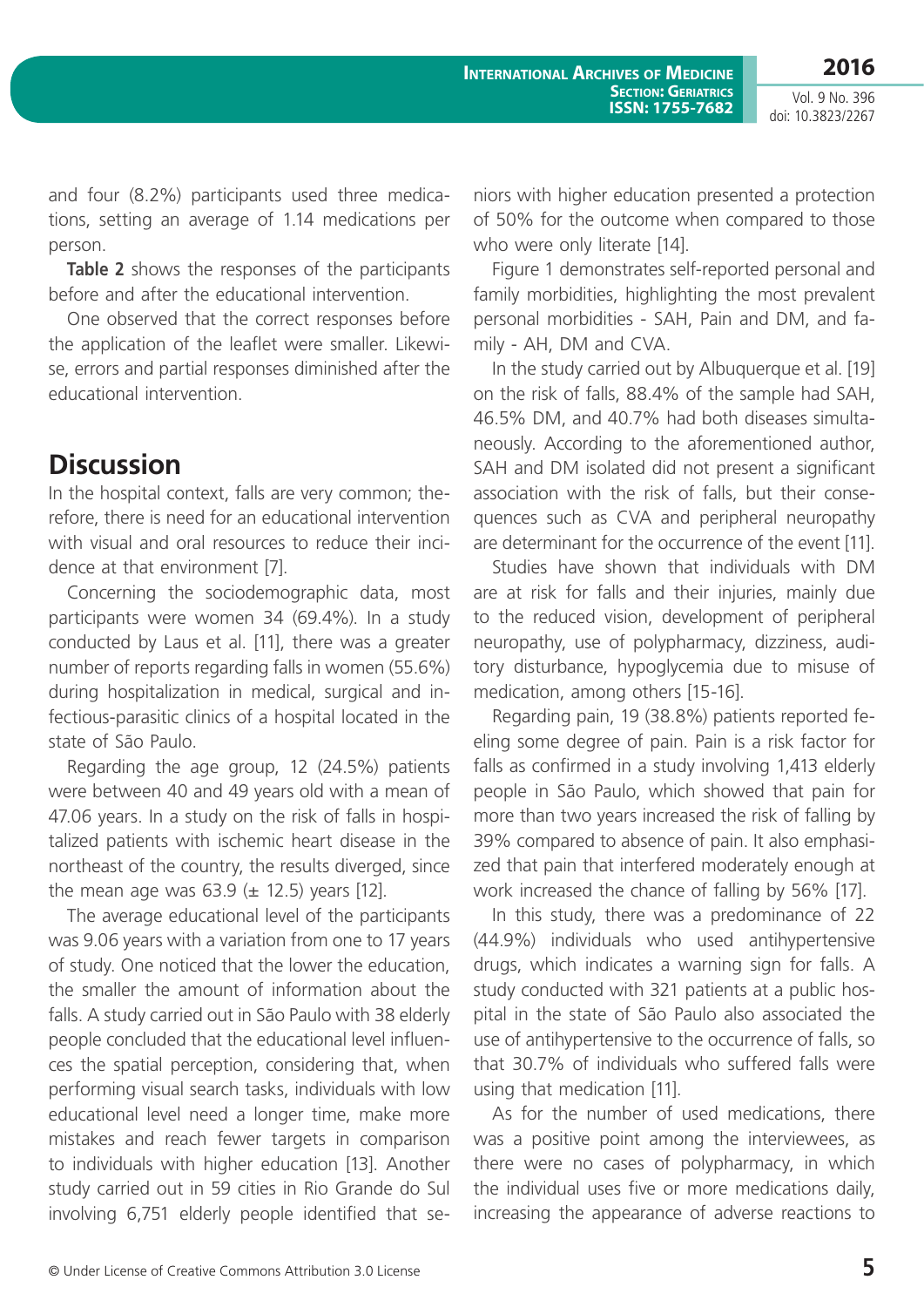medications [18]. Only four (8.2%) participants reported using three concomitant medications, which is the maximum number of medications used by the sample.

The results presented in Table 2 represent the number of correct answers, errors and partially correct answers, according to the patients' answers. The data are significantly positive when comparing previously and after the application of the leaflet, which proves that there was somehow an apprenticeship. However, one cannot infer how long they will keep the knowledge on falls prevention, since this follow-up was not the objective of this research.

It is noteworthy that, when asked about the knowledge of risk factors for falls, the participants had the knowledge of at least one situation that could precipitate the event. However, after applying the folder, the number of risk factors mentioned increased considerably. The most mentioned risk factor was the wet floor, as there were leaks in the bathrooms of the hospitalization units. Studies have shown that slippery floors are among the most prevalent extrinsic risk factors related to falls [19].

Regarding the question "How can you participate in the prevention of falls in this hospital environment", more than half of the participants are able to recognize preventive actions related to the environment, according to their own knowledge and daily experience. After the application of the information leaflet, there was an increase of 18% in the number of right answers.

A study in the United States of America used a similar method for preventing falls, in which an individual education was used at the time of the preoperative visit to the patient. It verified that, 14 days before the surgery, there was no event of falls in the intervention group, unlike the control group, in which seven patients fell [20].

One highlights the importance of individualized health education, evidencing that clarification on the subject is beneficial for the patient's safety and for the maintenance of the care of health and nursing professionals. Therefore, one confirms the hypothesis of the present study, in which an educational intervention with a leaflet causes positive effects in the learning of hospitalized adults and elderly people on falls prevention.

## **Conclusion**

Although falls represent an important public health problem, researches on incident prevention using educational programs are still scarce in Brazil. The data demonstrate that strategies for patients' education, such as the distribution of educational material, should be encouraged at the hospital environment, including guidelines on the risk of falls and injury prevention.

One can infer that the study contributed to the patients' learning, making them aware of the prevention of falls at the hospital environment, which will consequently lead to a reduction in the incidence of falls in hospitalized adults and elderly.

Therefore, the results of this research can help professors, nurses/managers and other health professionals involved with the issue, in the planning and implementation of educational actions aimed at preventing falls of adults and elderly during hospitalization.

A limitation of the study was the exclusion of many individuals from the sample because they were not literate, since knowing how to read was essential for interpreting the information in the folder.

Upcoming studies should be carried out with a methodology that may also involve non-literate individuals and caregivers/relatives, so that more people are sensitized on the issue in question.

#### **References**

**1.** Remor CP, Cruz CB, Urbanetto JS. Análise dos fatores de risco para queda de adultos nas primeiras 48 horas de hospitalização. Rev. Gaúcha Enferm. [Internet]. 2014 [citado 2016 ago 3]; 35940:28- 34. [http://www.seer.ufrgs.br/RevistaGauchadeEnfermagem/](http://www.seer.ufrgs.br/RevistaGauchadeEnfermagem/article/viewFile/50716/32401) [article/viewFile/50716/32401](http://www.seer.ufrgs.br/RevistaGauchadeEnfermagem/article/viewFile/50716/32401)